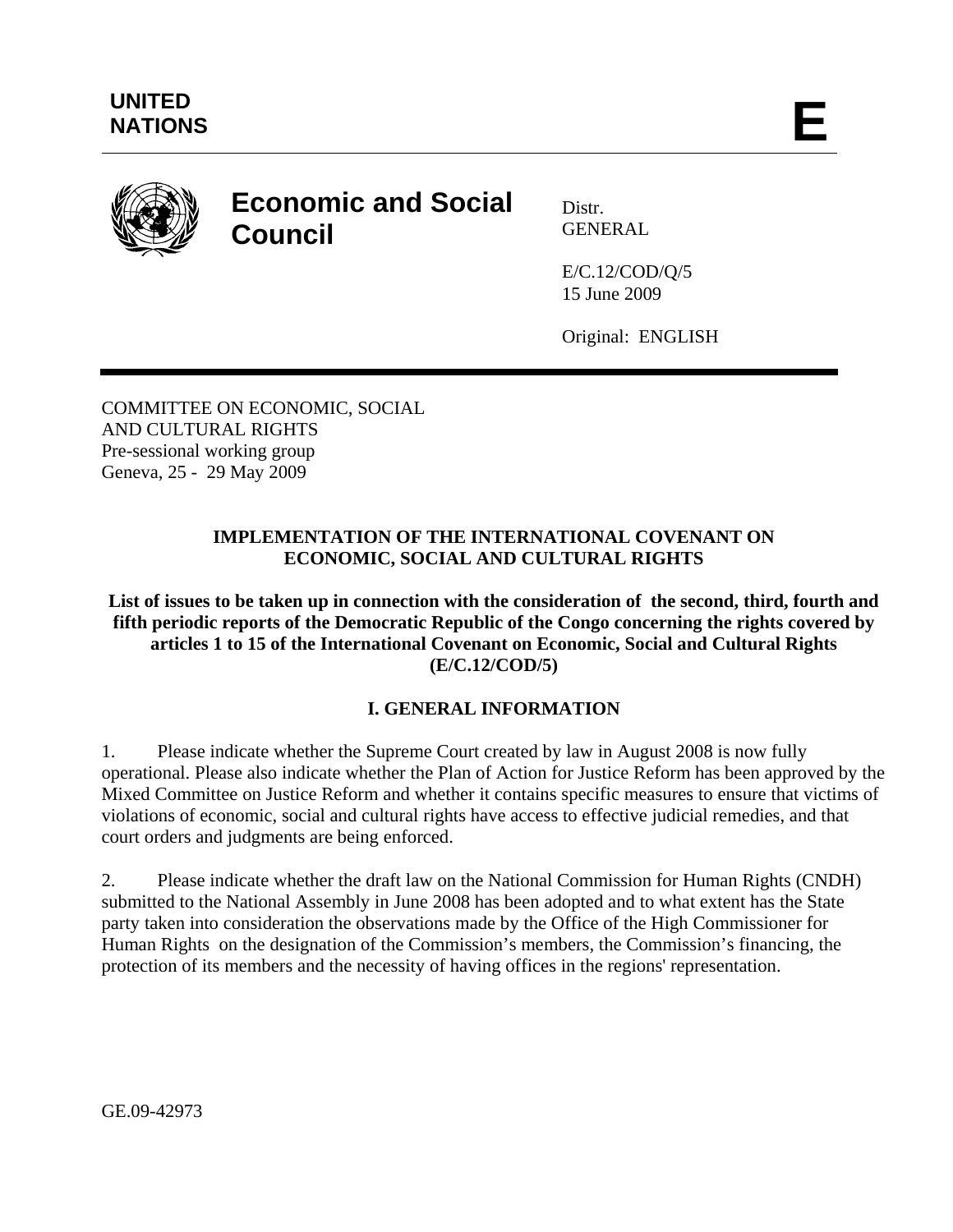E/C.12/COD/Q/5 page 2

3. Please provide information on the measures taken to increase awareness among the public at large and in particular among teachers, judges, police officers and other public authorities of the provisions of the Covenant. Is there any information on the Covenant available in the minority languages and dialects?

4. Please indicate to what extent the realization of economic, social and cultural rights were incorporated in peace negotiations and agreements and to what extent they generated a domestic legal framework for their implementation.

5. Please inform the Committee of any measures foreseen to protect human rights defenders advocating for economic, social and cultural rights and comment on reports that they are facing serious risks, in particular when they denounce the damaging effects of the illegal mining and logging activities of private actors or corruption cases.

6. Please indicate whether civil society organizations have been consulted in the preparation of the State party's report.

## **II. ISSUES RELATING TO THE GENERAL PROVISIONS OF THE COVENANT (arts. 1-5)**

# **Article 1, paragraph 2**

7. Please inform the Committee of the measures taken to reduce deforestation and to protect the economic, social and cultural rights of people living in the country's forest.

8. Please provide the Committee with an update on the initiatives taken to address concerns in reports on the illegal exploitation, pillaging and mismanagement of the country's natural resources. Furthermore, please also provide the Committee with information on the implementation of the Mining Code and Mining Plan and on the Kasumbalesa project as well as on the measures adopted to follow up on the work done by the Lutundula Commission and on the Ituri civil society cooperation framework conclusions of March 2008.

9. Please provide information on the achievements of the Land Commission established in Ituri in February 2008 and about the resources allocated to this mechanism. Please provide further information on the consultation process, if any, to revise the current Land Law as stated in paragraph 209 (g) of the State party's report.

# **Article 2, paragraph 1**

10. Please provide precise information on the measures taken to combat corruption, especially in the judiciary and among public employees. Please also provide information on the steps taken to ensure the independence of the Ethics and Anti Corruption Commission,.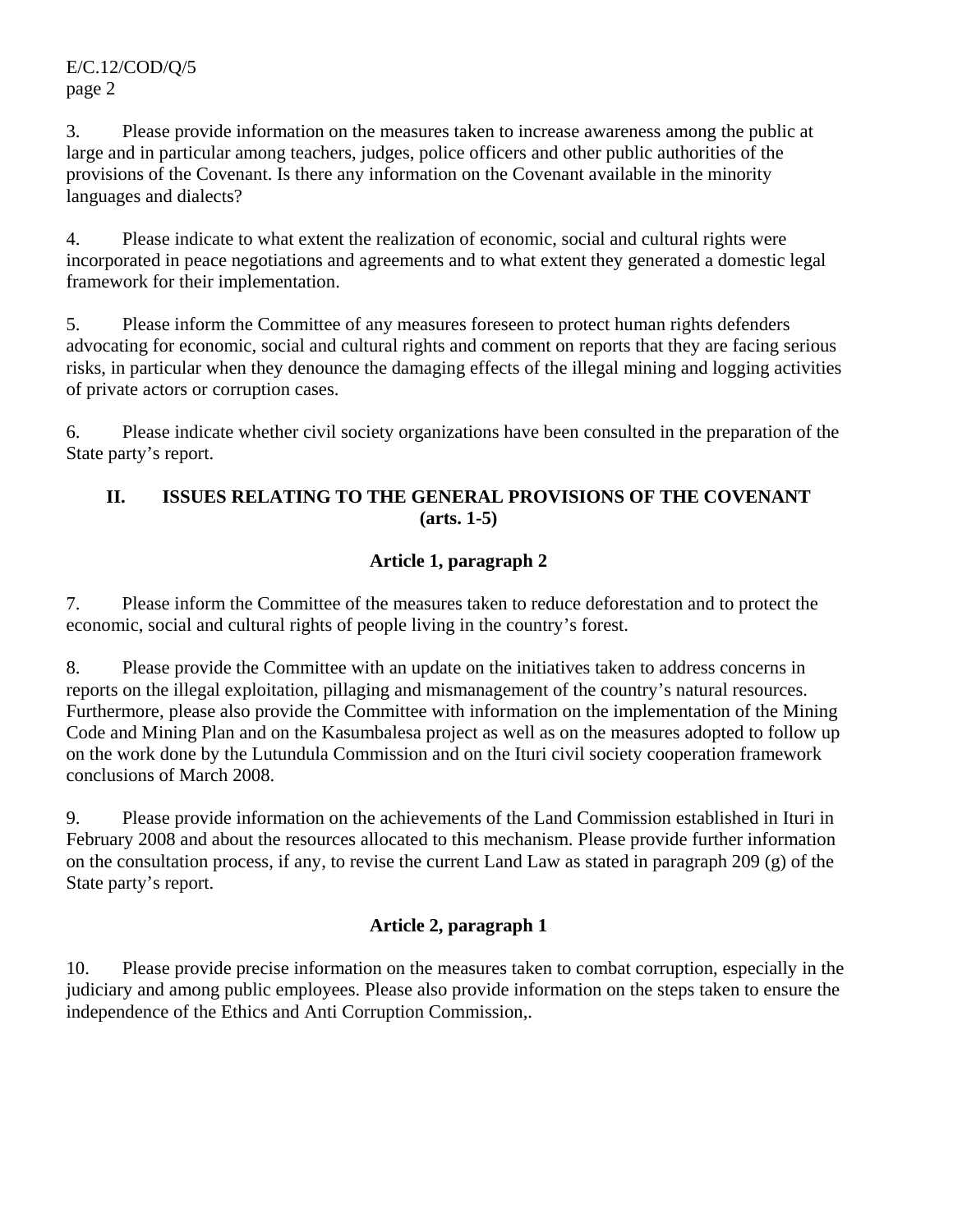#### **Article 2, paragraph 2**

11. While taking note of the legal provisions against discrimination enumerated in the State party's report (E/C.12/COD/5, paras. 46 to 53), the Committee would like to receive additional information on the situation in the State party in particular where it concerns indigenous populations. Please provide detailed information regarding Pygmies and indicate the measures taken by the State party to protect them from discrimination, abuse and marginalization.

12. Please indicate the measures the State party intends to take to end discrimination against persons with albinism and prevent killings of albinos which are apparently fuelled by the superstitious belief that the use of body parts of persons with albinism in witchcraft will lead to prosperity.

13. Please explain why the intervention of the State party to protect particularly vulnerable groups, including women and children in difficult situations remains limited (E/C.12/COD/5, paras. 173, 178, 181 and 182). Please also provide specific on programmes, if any, to support persons living with disabilities and their families.

#### **Article 3**

14. Please explain why the discriminatory provisions contain in articles 444 (the wife must obey her husband) and 448 (for any legal act women should obtain their husband's authorization) of the family code have not yet been repealed.

15. Please provide information on the outcome of the national programme for the advancement of women of 1999 and the mainstreaming document of 2004. Please also provide information on the resources allocated to the Ministry of Gender, Women and Children's Affairs.

16. Please indicate whether the State party implements or envisages implementing a comprehensive strategy, including goals and timetables, to modify and eliminate negative cultural attitudes and practices and stereotypes that discriminate against women in the State party. The Committee would also like to receive information on any awareness-raising campaigns aimed at the elimination of stereotypes associated with men's and women's traditional roles in the family and in society at large.

## **III. ISSUES RELATING TO THE SPECIFIC PROVISIONS OF THE COVENANT (arts. 6-15)**

#### **Article 6**

17. Please indicate what measures have been taken by the State party to abolish the legal provisions (Act N° 76-011 of 21 May 1976 and its implementing order/ sections 18 to 21 of Legislative Ordinance n°71/087 of 14 September 1971 and Ordinance N°15/APAJ of 20 January 1938) as observed by the ILO Committee of Experts on the Application of Conventions and Recommendations .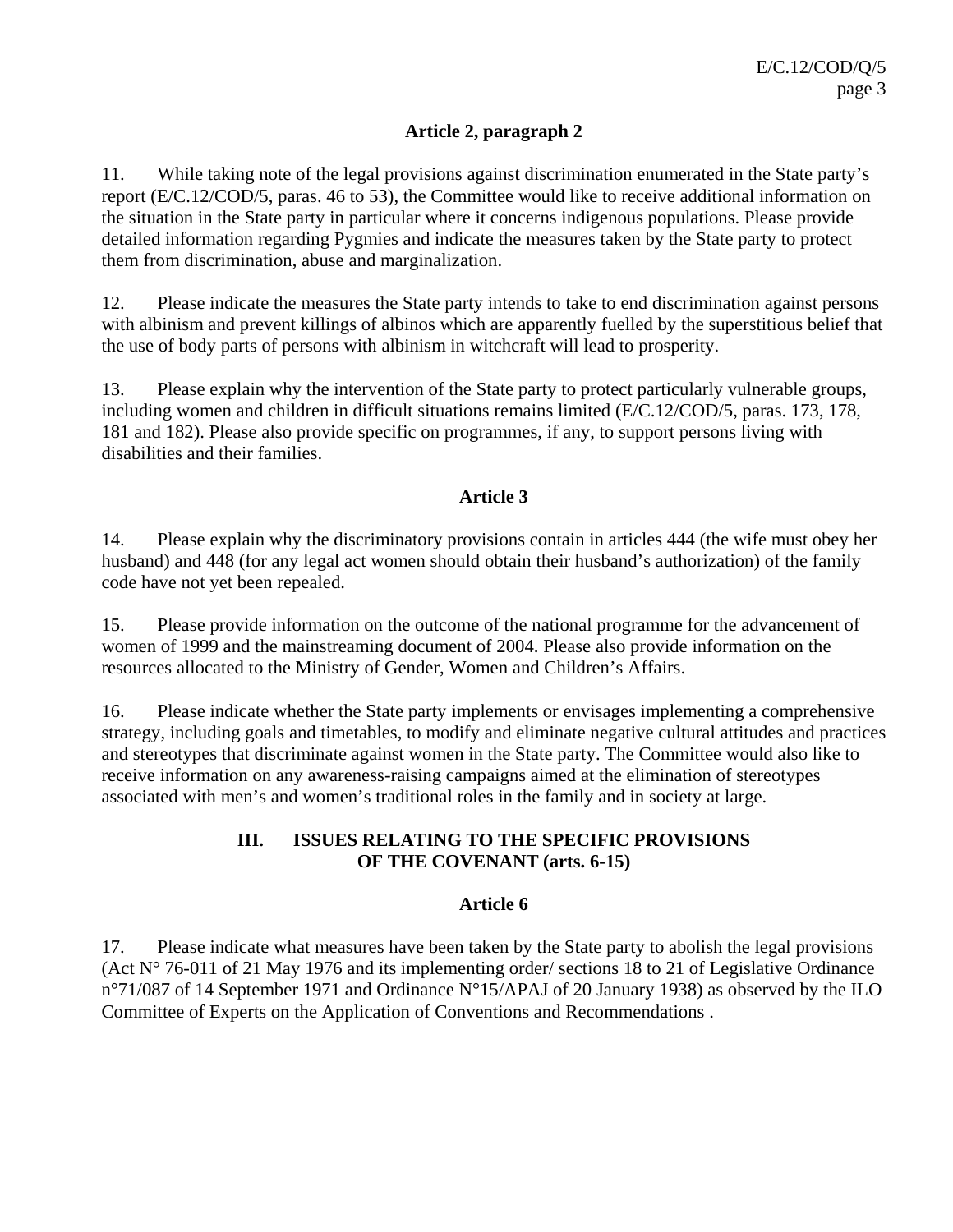#### **Article 7**

18. Please explain the reasons why the guaranteed minimum wage is not applicable to the public sector (E/C.12/COD/5, paras. 107 and 108). Please also explain why the minimum wage has been fixed under the poverty line in contradiction with article 7, paragraph (a) (ii) of the Covenant.

19. Please inform the Committee of the concrete measures taken to eliminate the wage gap between men and women. Please also provide information on the concrete results achieved by the antidiscriminatory measures set up by law No. 015/2002 of 16 October 2002 referred to in paragraph 102 of the State party's report.

20. According to information before the Committee, while scores of artisanal miners die every year in preventable accidents in Katanga's copper and cobalt mines, the State party has still not adopted any strategy of prevention. Please provide further information in this regard.

21. Please provide additional information on the efforts made (E/C.12/COD/5, para. 112) to strengthen the labour inspectorate and to shield the inspectors from improper external influence. In particular, please inform the Committee of the distribution of powers between the central authority and the provincial authorities with regard to the organization and functioning of labour inspection structures, the appointment of labour inspection staff and the budgetary decisions concerning the resources of the labour inspectorate.

# **Article 8**

22. Please indicate the follow-up given to the observations put forward by the ILO Committee of Experts in 2008 on the obstruction of trade union activities in certain administrative branches and enterprises (ban on holding meetings, ban on access to installations) as well as the results of any investigations conducted into the cases of abduction, torture, threats, intimidation and harassment against trade union leaders.

23. Please provide the Committee with information on the current situation of Mr. Nginamau Malaba, president of the Congolese trade union centre and two other trade unionists arrested in January 2009.

#### **Article 9**

24. While taking note of the malfunctioning of the social security system as indicated in the State party's report (E/C.12/COD/5, para. 146), please provide information on the concrete measures which the State party intends to adopt to rebuild a sustainable national security system. Please also indicate at what stage the draft Social Security Code is, which, according to the Government's announcement to the ILO in 2008, was due to be examined during the thirtieth session of the National Labour Council.

#### **Article 10**

25. Please provide information on the implementation of the Law on sexual violence adopted in 2006, including on the number of cases that have been prosecuted and tried by the courts.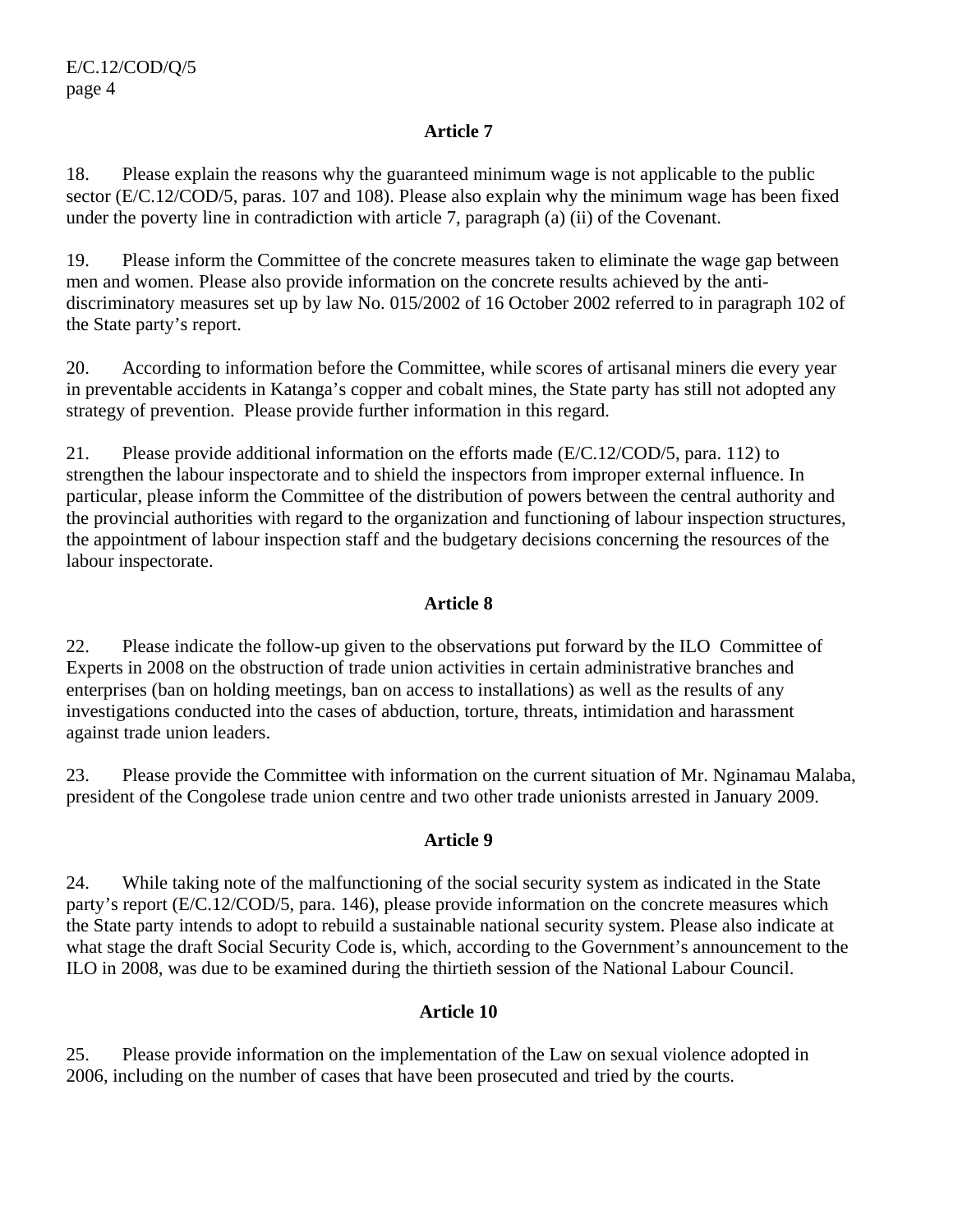26. Please indicate the priority measures which the State party intends to adopt to render health services affordable and accessible to victims of sexual violence (E/C.12/COD/5, para. 174). Please also supply data on the number of women who have received compensation payments from the State party as the result of sexual violence by State agents.

27. Please provide information on the extent of sale of children and trafficking in persons from, to and within the State party and on the measures taken by the State party to identify victims of trafficking and to provide them with the necessary protection.

28. Please provide updated information on the situation of so called child-witches in the country's towns of Kinshasa, Mbuji-Mayi, Kisangani, Lumumbashi and Bukavu. Please also provide information on measures taken to address the grave abuses, ill treatment and violence suffered by these children, in particular the measure to bring the perpetrators to justice (E/C.12/COD/5, para. 181).

29. Please provide more specific information as to measures taken to protect the most vulnerable children, namely street children, orphans, child soldiers, children trafficked for forced labour and sexual exploitation, children living with a handicap and children victims of sexual violence.

30. Please provide information on the concrete measures taken by the State party to prohibit worst forms of child labour, particularly employment of very young children, sometimes as young as five years old and working in dangerous conditions in mines.

#### **Article 11**

31. The Committee requests that the State party clarify whether a strategy has been adopted to ensure adequate housing for the homeless and to improve the housing conditions as described in the State party's report (E/C.12/COD/5, paras. 214 and 234).

32. According to information received from United Nations agencies and programmes, the detention conditions, in particular the overcrowding, the lack of food, basic hygiene and medical care in the prisons are said to transform the country's prisons into real death traps. Please provide information on the measures taken to improve detention conditions, especially in the prisons of Goma, Mbuji-Mayi, Mwene-Ditu, Bunia and Kisangani.

# **Article 12**

33. Please indicate the measures taken to ensure access to health services to the most disadvantaged and marginalized groups and in particular in the regions where there have been no such services at all (E/C.12/COD/5, para. 243).

34. Please describe the measures already adopted to implement the Bill passed on 30 May 2008 on the Protection of the Rights of Persons Living with HIV/AIDS and Affected Persons"( E/C.12/COD/5, para. 272) In particular, please indicate the protection measures adopted for children infected with HIV and for AIDS orphans.